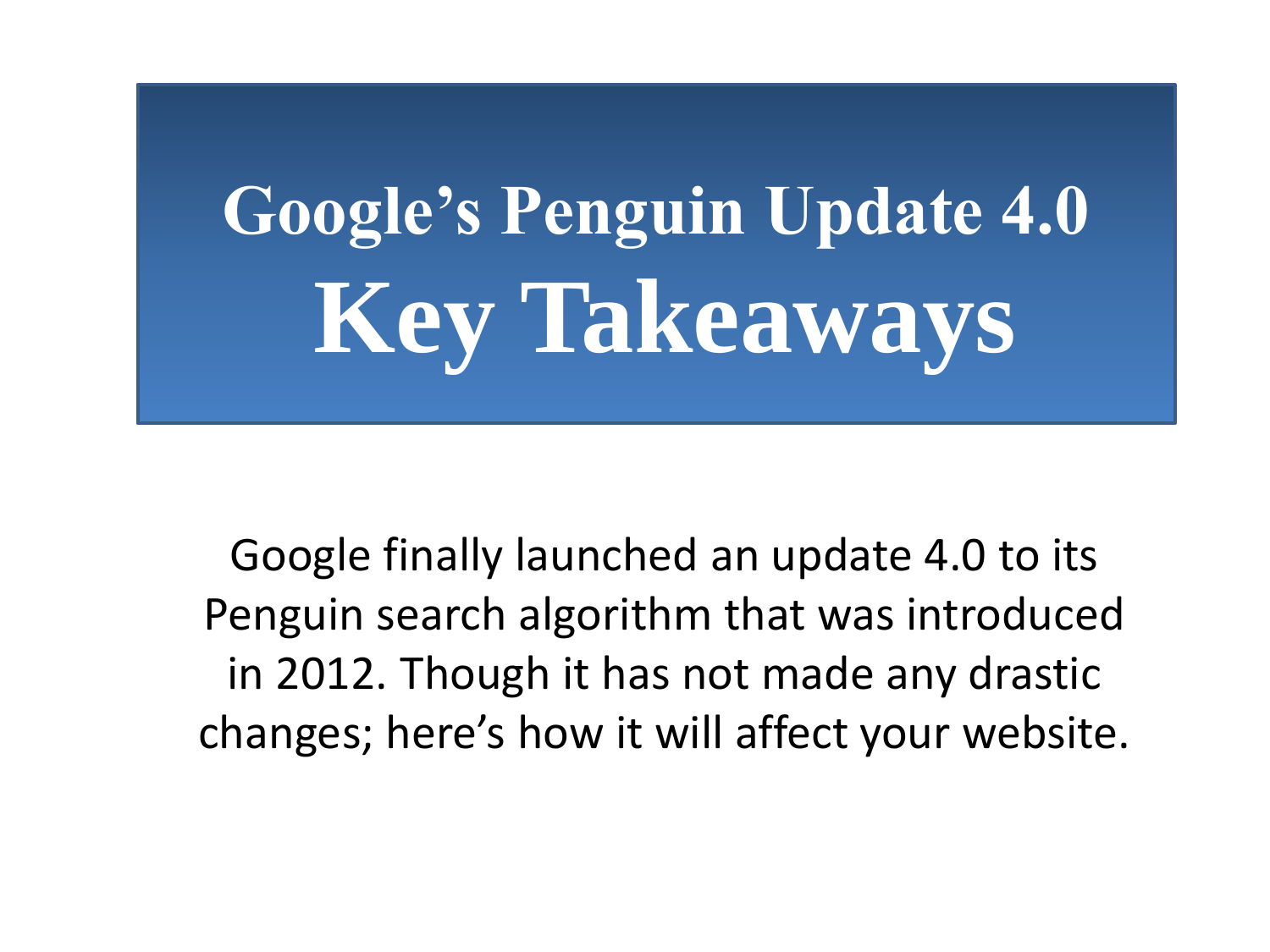

### **1. A part of Google's core algorithm**

Unlike the other updates which were introduced separately as filters, Penguin 4.0 is a part of Google's core algorithm. This will be the last update for Penguin.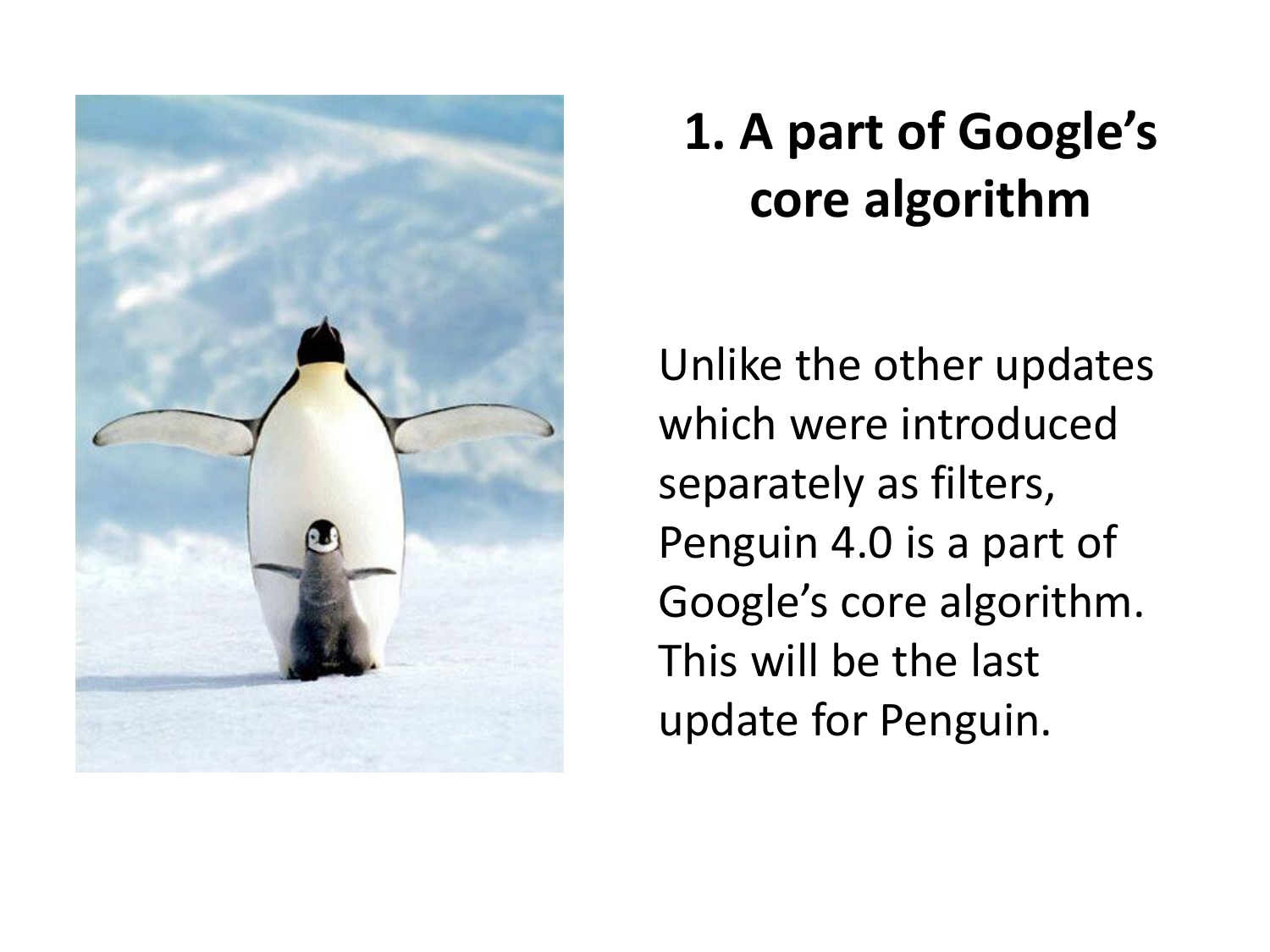

## **2. Real- time update**

Earlier, the sites were refreshed with intervals. But with the latest update, Google focuses on working real time; any changes to your website will be reindexed and seen instantly. This works in both positive as well as negative ways.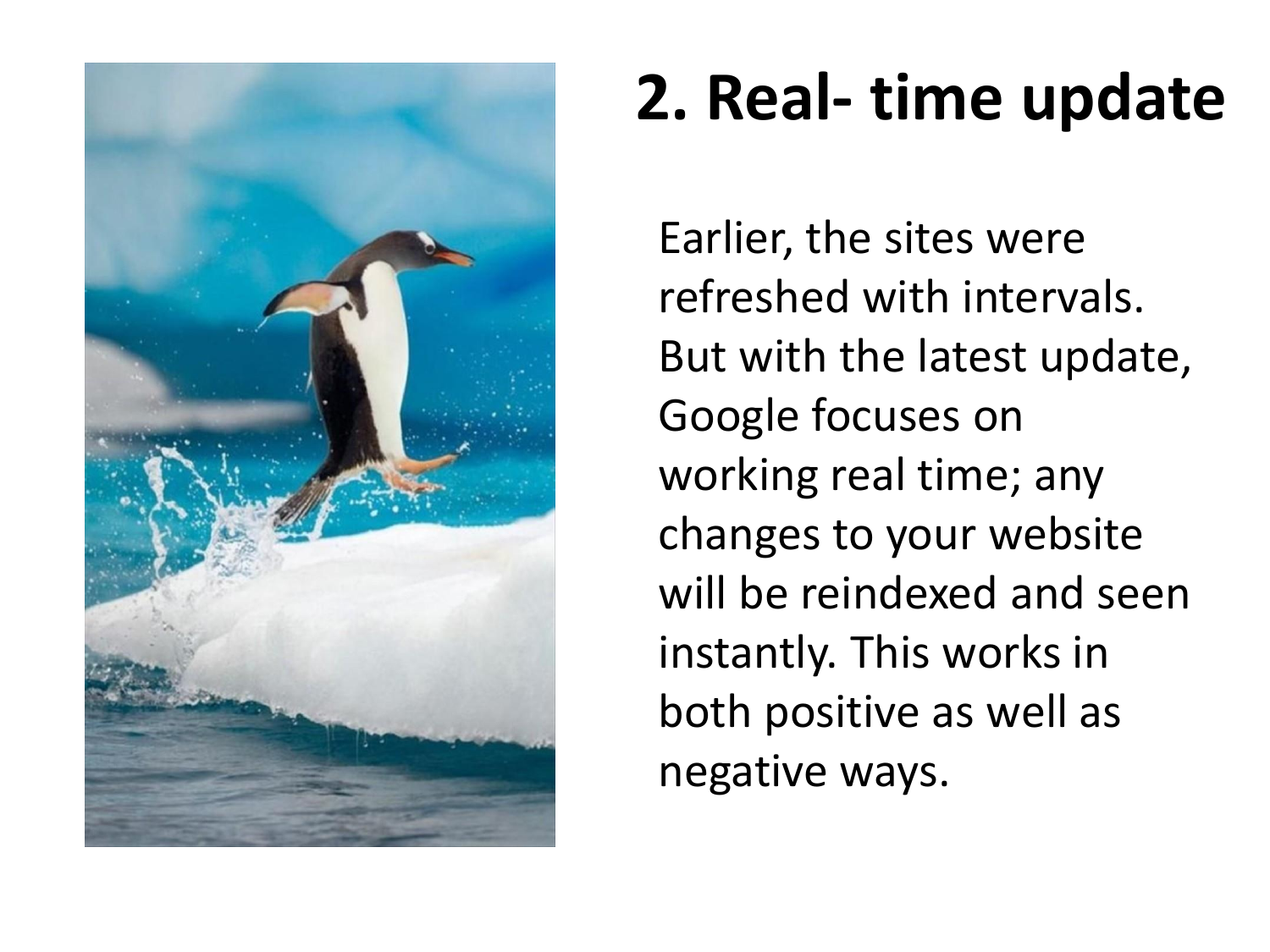

# **3. It is micro**

Penguin 4.0 focuses on the pages individually. So when it comes to penalizing, it will affect the pages that have used black hat practices and not the entire domain. Thus, it won't affect your site ranking. It will give websites a chance to fix the issues and learn from the mistakes. Plus, it won't result in huge loss of organic traffic.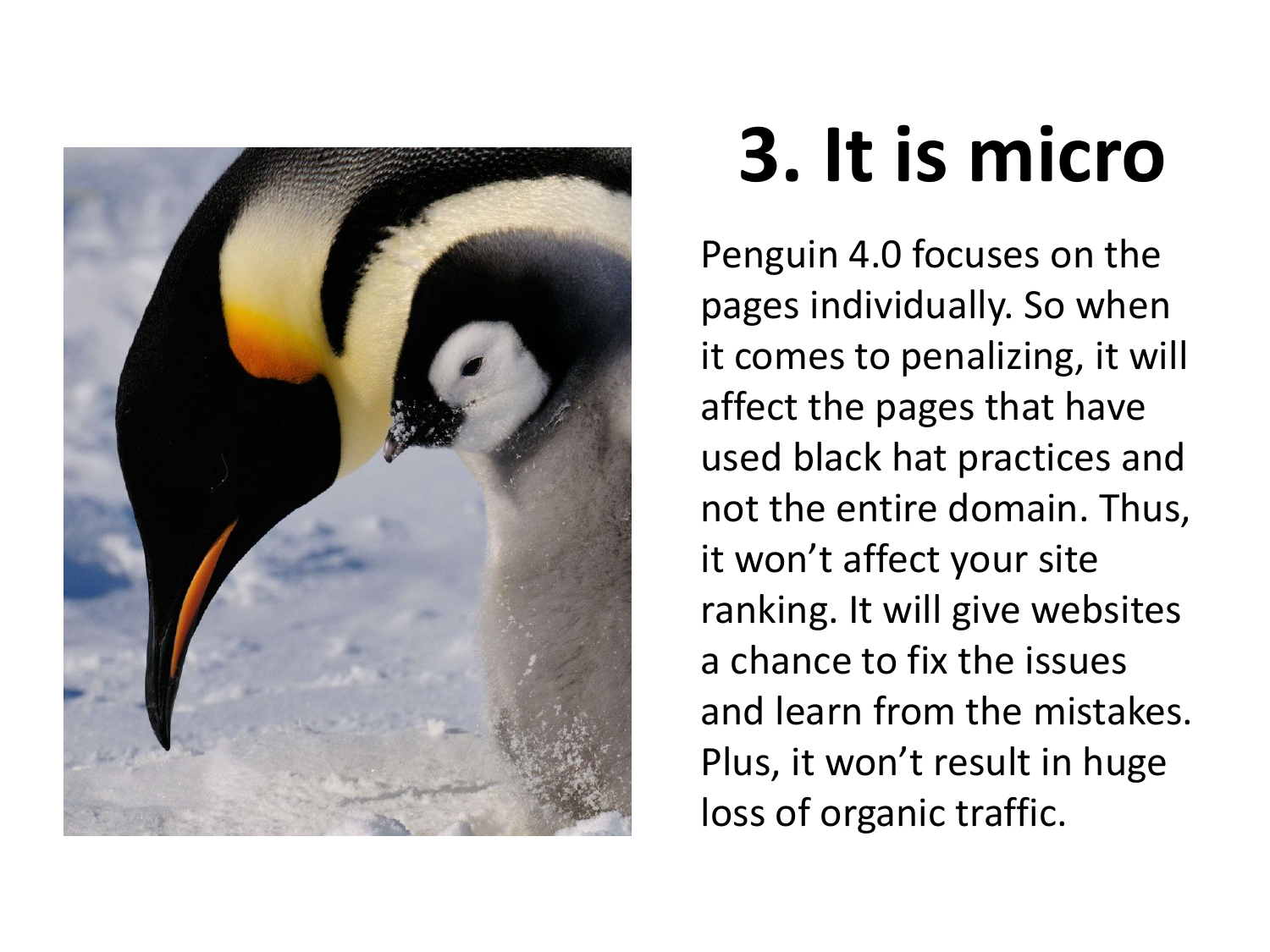

## **4. It has become stricter**

Penguin 4.0 will work in favour of all the white hat SEO practices and penalize the malpractices involved in SEO.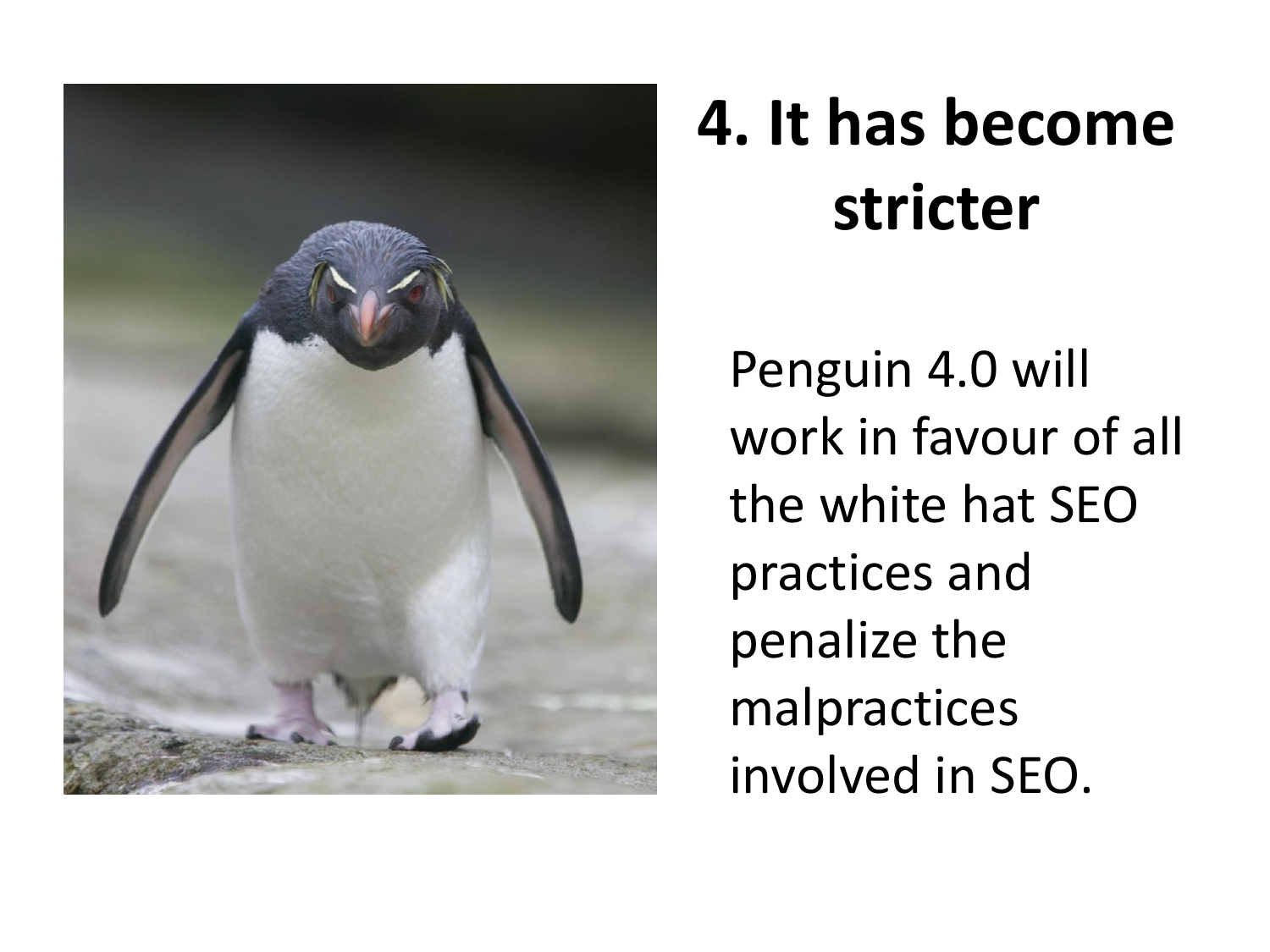#### **5. Released Worldwide for all the languages**



That assures uniformity for the all the websites worldwide and not just specific to certain locations. It also applies for all the languages. That means – same rules for all the websites.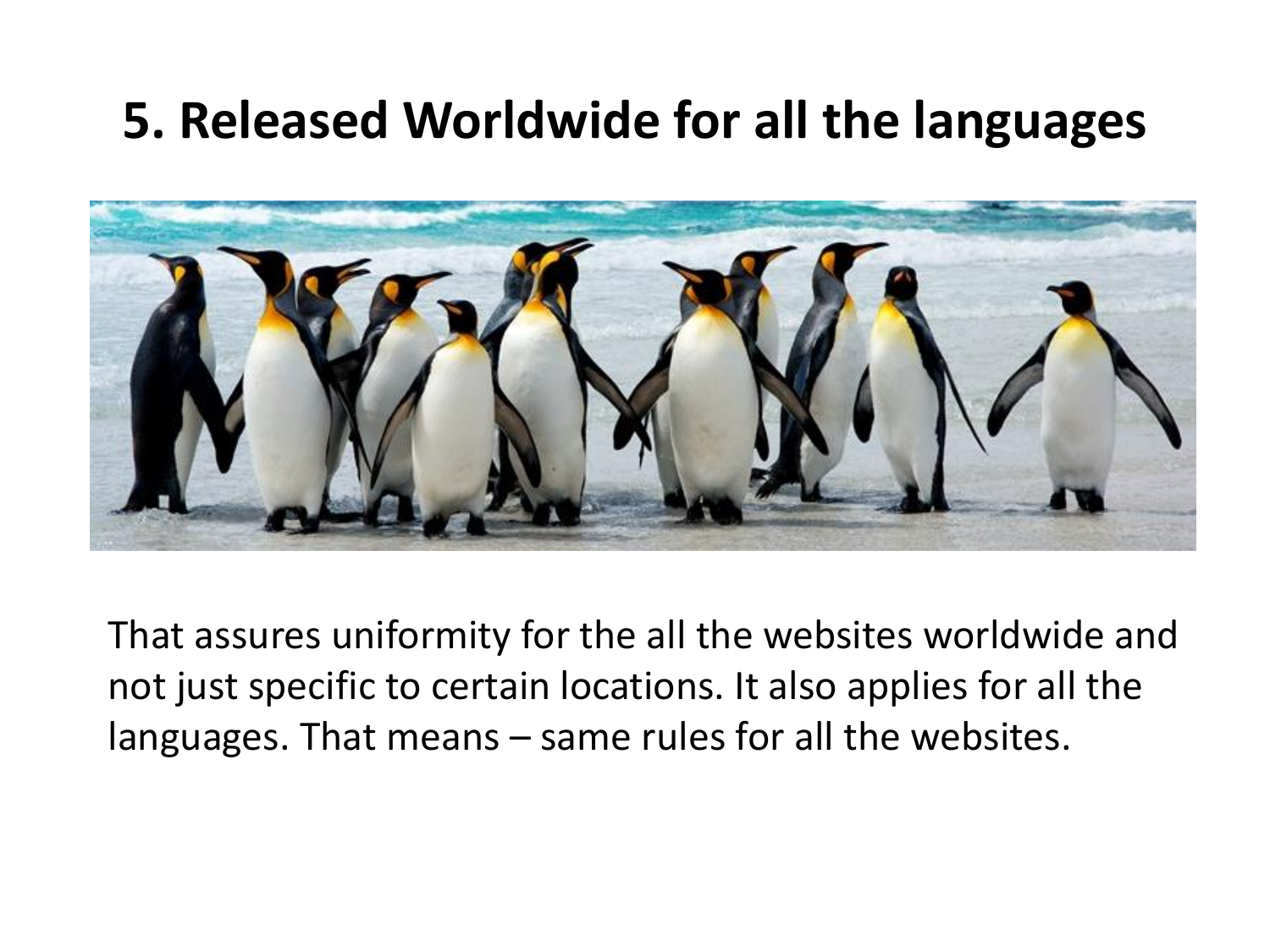Google won't be rolling out any more updates for Penguin. Also, as mentioned in the Google's official blog, updates like Penguin 4.0 are just one of more than 200 signals that are used by Google to determine the rank. So creating an original and quality content always remains on the priority!